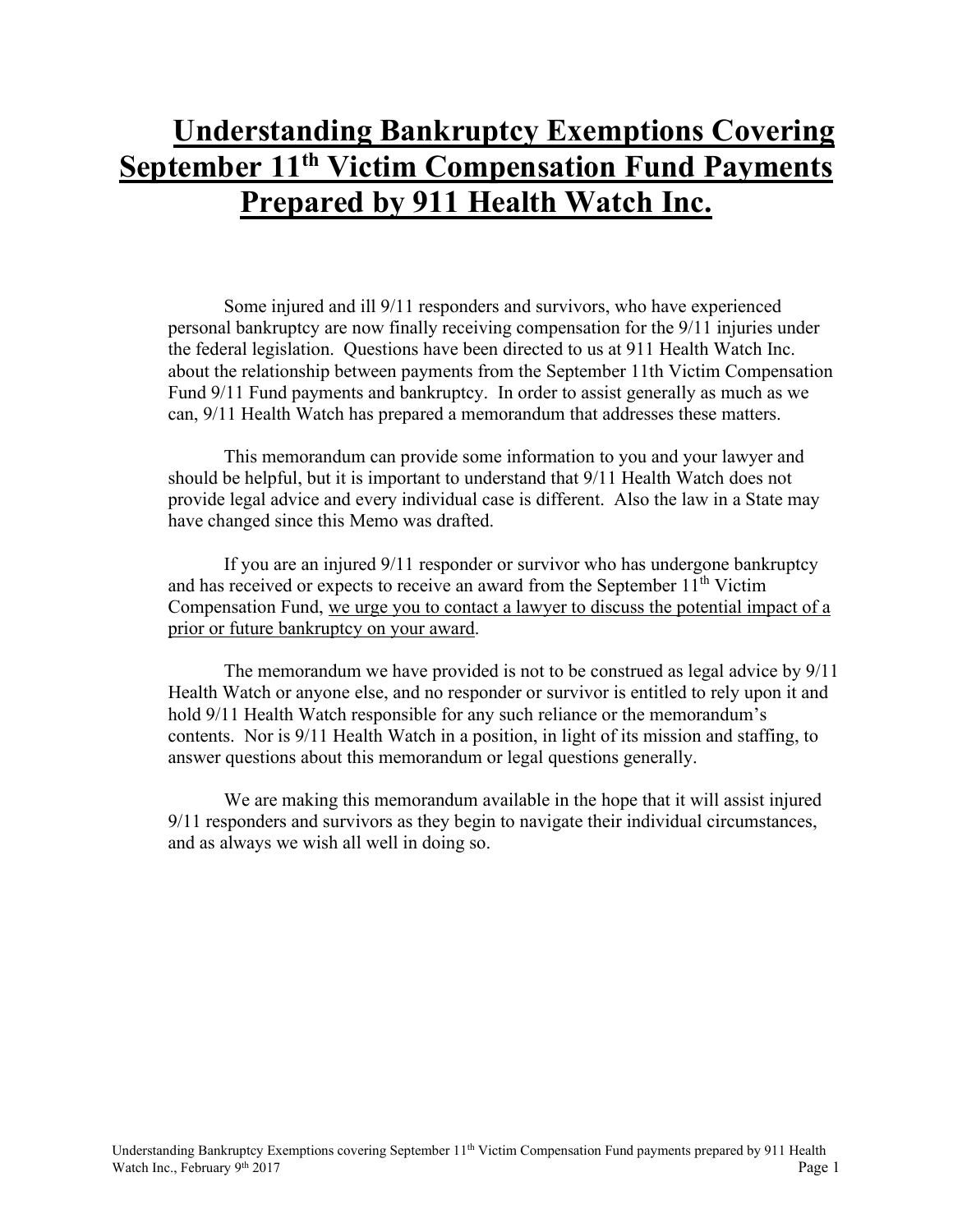# **What is a bankruptcy exemption?**

Not all of the property of an individual filing for bankruptcy (a "debtor") is required to be used to satisfy his or her debts. Federal and state bankruptcy law permits a debtor to set aside, or "exempt," certain property from his or her estate and, as a result, protect that property from the claims of creditors. Exempt property may include a debtor's home, car or other property (in many cases, up to a statutory maximum value). The types and amounts of property that may be exempted varies from state to state.

# **What is the difference between federal and state exemptions?**

The debtor and creditor laws of all fifty states and the District of Columbia provide exemptions that a debtor may use in bankruptcy. The federal bankruptcy code also sets out a list of exemptions, although thirty-one states and the District of Columbia prohibit their citizens from using these exemptions. Therefore, in those jurisdictions, debtors may only make use of the exemptions available under state law.

In the nineteen states that have not "opted out" of the federal exemptions, debtors may elect to use *either* the federal *or* the state exemptions, but not both; a debtor may not "mix and match" state and federal exemptions. Whether a debtor should use the federal or state exemptions depends on the amount and type of property owned by the debtor and the state exemptions available to the debtor. A debtor should consult with his or her attorney to choose the alternative that allows him or her to protect the greatest amount of property or the property that he or she most wants to keep.

# **How to protect 9/11 Fund payments with bankruptcy exemptions for crime victims' reparations**

Awards received from the September  $11<sup>th</sup>$  Victim Compensation Fund (the " $9/11$  Fund") could be eligible for different bankruptcy exemptions relating to crime victims' reparations payments in different states. The following table details potentially applicable exemptions for crime victims' reparations payments in each of the fifty states. The following sections contain instructions for how to protect 9/11 Fund payments using these exemptions, along with alternate exemptions that may also be available in states that do not offer an applicable crime victims' reparation exemption.

| <b>State</b> | Does a state<br>crime<br>victims'<br>exemption<br>cover 9/11<br><b>Fund</b><br>payments? | Is the federal<br>crime<br>victims'<br>exemption<br>available? | <b>State</b>    | Does a state<br>crime<br>victims'<br>exemption<br>cover 9/11<br><b>Fund</b><br>payments? | Is the federal<br>crime<br>victims'<br>exemption<br>available? |
|--------------|------------------------------------------------------------------------------------------|----------------------------------------------------------------|-----------------|------------------------------------------------------------------------------------------|----------------------------------------------------------------|
| Alabama      |                                                                                          | N                                                              | Montana         | N                                                                                        | N                                                              |
| Alaska       | Y                                                                                        | N                                                              | <b>Nebraska</b> | N                                                                                        | N                                                              |
| Arizona      | N                                                                                        | N                                                              | <b>Nevada</b>   | N                                                                                        | N                                                              |
| Arkansas     |                                                                                          |                                                                | <b>New</b>      | N                                                                                        |                                                                |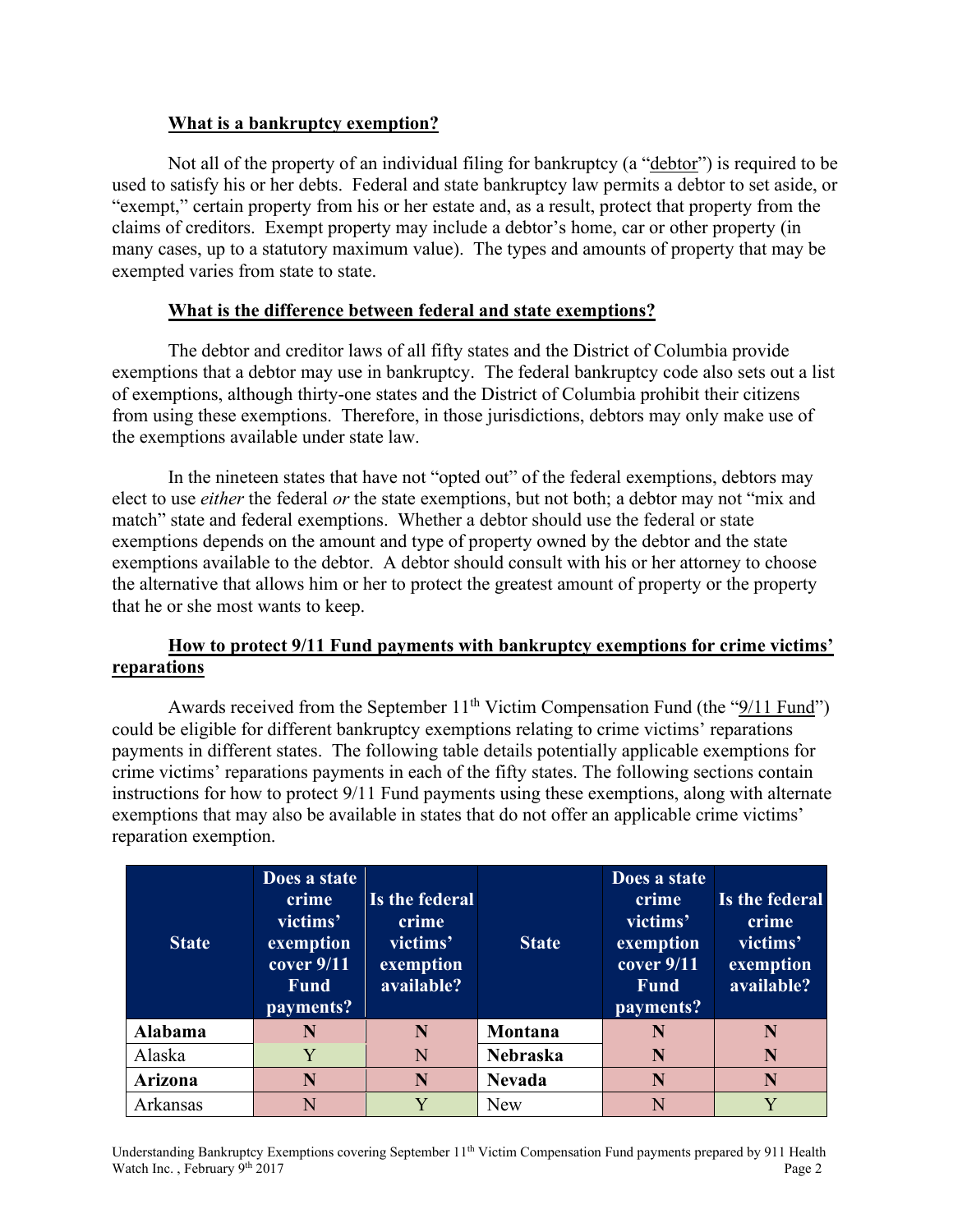|                    |   |           | Hampshire                |             |             |
|--------------------|---|-----------|--------------------------|-------------|-------------|
| California         | Y | N         | New Jersey               | N           | Y           |
| Colorado           | Y | ${\bf N}$ | New Mexico               | N           | Y           |
| Connecticut        | Y | Y         | New York                 | Y           | Y           |
| <b>Delaware</b>    | N | N         | <b>North</b><br>Carolina | N           | N           |
| D.C.               | Y | Y         | North Dakota             | Y           | N           |
| Florida            | N | N         | Ohio                     | N           | N           |
| Georgia            | Y | N         | <b>Oklahoma</b>          | N           | N           |
| Hawaii             | N | Y         | Oregon                   | Y           | N           |
| Idaho              | N | N         | Pennsylvania             | N           | Y           |
| Illinois           | Y | N         | Rhode Island             | $\mathbf N$ | Y           |
| <b>Indiana</b>     | N | N         | South Carolina           | Y           | N           |
| Iowa               | N | N         | <b>South Dakota</b>      | N           | N           |
| <b>Kansas</b>      | N | N         | Tennessee                | Y           | N           |
| Kentucky           | Y | Y         | Texas                    | N           | Y           |
| Louisiana          | N | N         | Utah                     | N           | $\mathbf N$ |
| Maine              | Y | N         | Vermont                  | Y           | Y           |
| <b>Maryland</b>    | N | N         | Virginia                 | N           | $\mathbf N$ |
| Massachusetts      | N | Y         | Washington               | N           | Y           |
| Michigan           | N | Y         | West Virginia            | Y           | N           |
| Minnesota          | N | Y         | Wisconsin                | $\mathbf N$ | Y           |
| <b>Mississippi</b> | N | N         | <b>Wyoming</b>           | N           | N           |
| <b>Missouri</b>    | N | N         |                          |             |             |

#### **How to protect 9/11 Fund payments under the federal exemption**

The federal bankruptcy code provides an exemption for "a debtor's right to receive . . . an award under a crime victim's reparation law."[1](#page-2-0) Awards received from the 9/11 Fund should qualify for this exemption since the fund was established to provide "compensation to any individual . . . who was physically injured or killed as a result of the terrorist-related aircraft crashes of September 11, 2001 or the rescue and recovery efforts during the immediate aftermath of such crashes." Therefore, a resident of a state that has not opted out of the federal exemptions should be able to exempt the full amount of the award received from the 9/11 fund under the federal exemptions.

<span id="page-2-0"></span>The following table provides a list of states that have not opted out of the federal exemptions and, as a result, in which residents may use the federal crime victim's reparation exemption to exempt payments received from the 9/11 Fund.

111 U.S.C. § 522(d)(11)(A).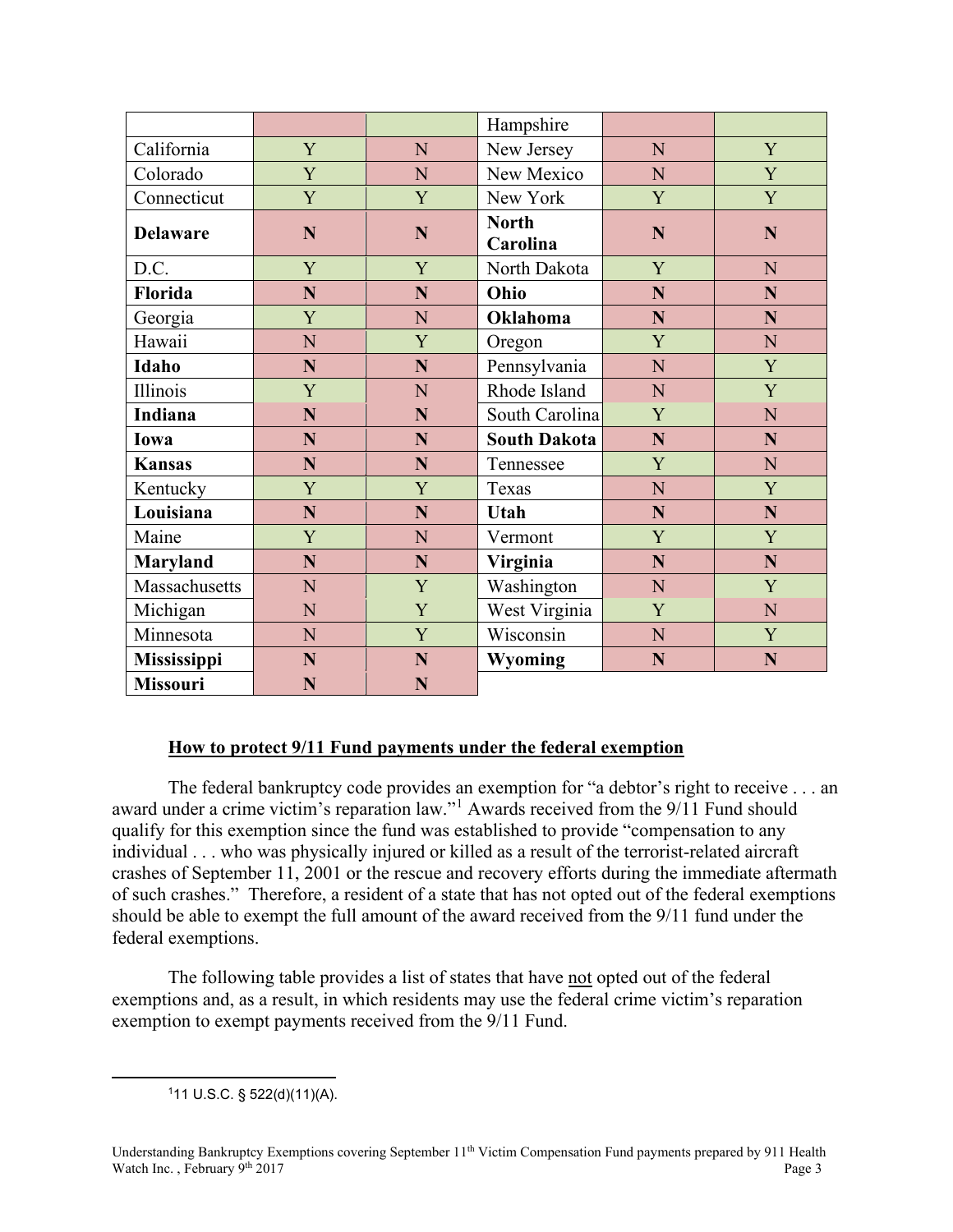| <b>States that Permit the Use of Federal Exemptions</b> |               |              |            |
|---------------------------------------------------------|---------------|--------------|------------|
| Arkansas                                                | Kentucky      | New Jersey   | Texas      |
| Alaska                                                  | Massachusetts | New Mexico   | Vermont    |
| Connecticut                                             | Michigan      | New York     | Washington |
| District of<br>Columbia                                 | Minnesota     | Pennsylvania | Wisconsin  |
| Hawaii                                                  | New Hampshire | Rhode Island |            |

#### **How to protect 9/11 Fund payments under the state exemptions**

If a debtor would prefer to use state exemptions instead of the federal exemptions, or if the federal exemptions are not available in the relevant state, the debtor may exempt payments received from the 9/11 Fund in certain states (but not in others) pursuant to the states' particular crime victim's reparation exemptions. For example, New York law permits a debtor to exempt his or her "right to receive, or property that is traceable to: . . . an award under a crime victim's reparation law."<sup>[2](#page-3-0)</sup> As discussed above with respect to the federal crime victim's reparation exemption, payments received from the 9/11 Fund are intended to compensate victims of the crimes committed on September 11, 2001 and, as such, should qualify as awards under a crime victim's reparation law. Further, similar to the federal exemption, there is no maximum dollar amount that may be exempted under the New York exemption, so a debtor's entire 9/11 Fund payment should be exempt.

The following table provides a list of states with crime victim's reparation exemptions that would permit a resident to exempt payments received from the 9/11 Fund, and includes the text of the relevant law. Please note that while Tennessee's crime victim's reparation exemption should cover 9/11 Fund payments, the exemption is capped at five thousand dollars, meaning that any amount received from the 9/11 Fund above five thousand dollars would not be exempt.

| <b>States with a Crime Victim's Reparation Exemption for 9/11 Fund Payments</b> |                                                                                                                                 |  |
|---------------------------------------------------------------------------------|---------------------------------------------------------------------------------------------------------------------------------|--|
| <b>State</b>                                                                    | <b>Statutory Text</b>                                                                                                           |  |
| Alaska                                                                          | Alaska Stat. § 09.38.015. Property exempt without limitation                                                                    |  |
|                                                                                 | (a) An individual is entitled to exemption of the following property:                                                           |  |
|                                                                                 | (4) an award under AS 18.67 (Violent Crimes Compensation<br>Board) or a crime victim's reparations act of another jurisdiction; |  |

<span id="page-3-0"></span><sup>2</sup> N.Y. Debt. & Cred. Law § 282.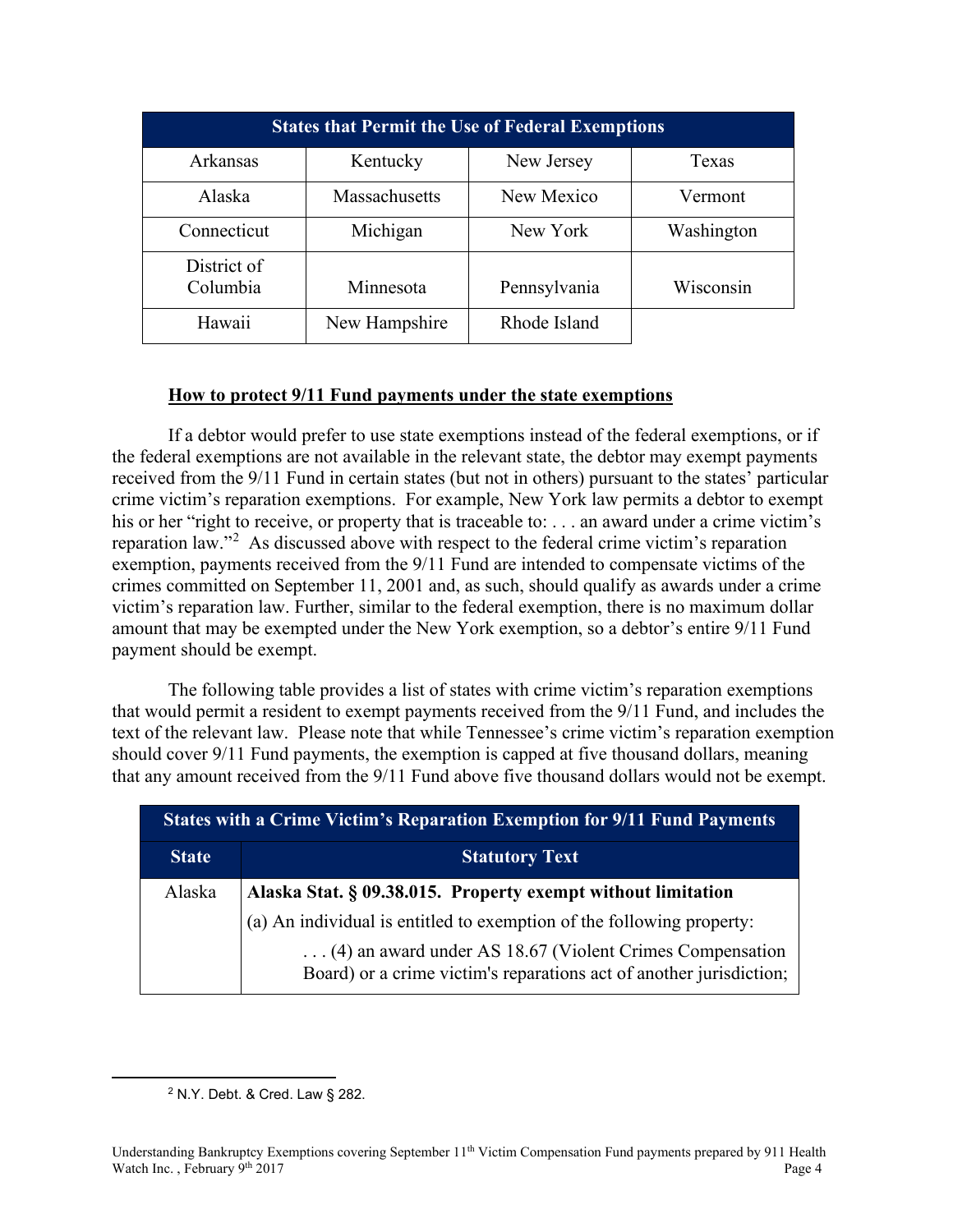| <b>States with a Crime Victim's Reparation Exemption for 9/11 Fund Payments</b> |                                                                                                                                                                                                                                                                                                                                                                                                                                             |  |
|---------------------------------------------------------------------------------|---------------------------------------------------------------------------------------------------------------------------------------------------------------------------------------------------------------------------------------------------------------------------------------------------------------------------------------------------------------------------------------------------------------------------------------------|--|
| <b>State</b>                                                                    | <b>Statutory Text</b>                                                                                                                                                                                                                                                                                                                                                                                                                       |  |
| California                                                                      | Cal. Civ. Proc. Code 703.140. Federal bankruptcy; applicable<br>exemptions                                                                                                                                                                                                                                                                                                                                                                  |  |
|                                                                                 | (b) The following exemptions may be elected as provided in subdivision<br>(a):                                                                                                                                                                                                                                                                                                                                                              |  |
|                                                                                 | $\dots$ (11) The debtor's right to receive, or property that is traceable<br>to, any of the following:                                                                                                                                                                                                                                                                                                                                      |  |
|                                                                                 | (A) An award under a crime victim's reparation law.                                                                                                                                                                                                                                                                                                                                                                                         |  |
| Colorado                                                                        | Colo. Rev. Stat. Ann. § 13-54-102. Property exempt--definitions                                                                                                                                                                                                                                                                                                                                                                             |  |
|                                                                                 | (1) The following property is exempt from levy and sale under writ of<br>attachment or writ of execution:                                                                                                                                                                                                                                                                                                                                   |  |
|                                                                                 | $\ldots$ (q) The debtor's right to receive, or property that is traceable<br>to, an award under a crime victim's reparation law;                                                                                                                                                                                                                                                                                                            |  |
|                                                                                 | Connecticut   Conn. Gen. Stat. Ann. § 52-352b. Exempt property                                                                                                                                                                                                                                                                                                                                                                              |  |
|                                                                                 | The following property of any natural person shall be exempt:                                                                                                                                                                                                                                                                                                                                                                               |  |
|                                                                                 | (o) An award under a crime reparations act                                                                                                                                                                                                                                                                                                                                                                                                  |  |
| District of<br>Columbia                                                         | D.C. Code Ann. § 15-501. Exempt property of householder;<br>property in transitu; debt for wages.                                                                                                                                                                                                                                                                                                                                           |  |
|                                                                                 | (a) The following property of the head of a family or householder<br>residing in the District of Columbia, or of a person who earns the major<br>portion of his livelihood in the District of Columbia, being the head of a<br>family or householder, regardless of his place of residence, is free and<br>exempt from distraint, attachment, levy, or seizure and sale on execution<br>or decree of any court in the District of Columbia: |  |
|                                                                                 | $(11)$ the debtor's right to receive property that is traceable to:                                                                                                                                                                                                                                                                                                                                                                         |  |
|                                                                                 | (A) an award under a crime victim's reparation law;                                                                                                                                                                                                                                                                                                                                                                                         |  |
| Georgia                                                                         | Ga. Code Ann. § 44-13-100. Exemption extended to insolvent estates                                                                                                                                                                                                                                                                                                                                                                          |  |
|                                                                                 | (a) In lieu of the exemption provided in Code Section 44-13-1, any<br>debtor who is a natural person may exempt, pursuant to this article, for<br>purposes of bankruptcy, the following property:                                                                                                                                                                                                                                           |  |
|                                                                                 | $\dots$ (11) The debtor's right to receive, or property that is traceable<br>to:                                                                                                                                                                                                                                                                                                                                                            |  |
|                                                                                 | (A) An award under a crime victim's reparation law;                                                                                                                                                                                                                                                                                                                                                                                         |  |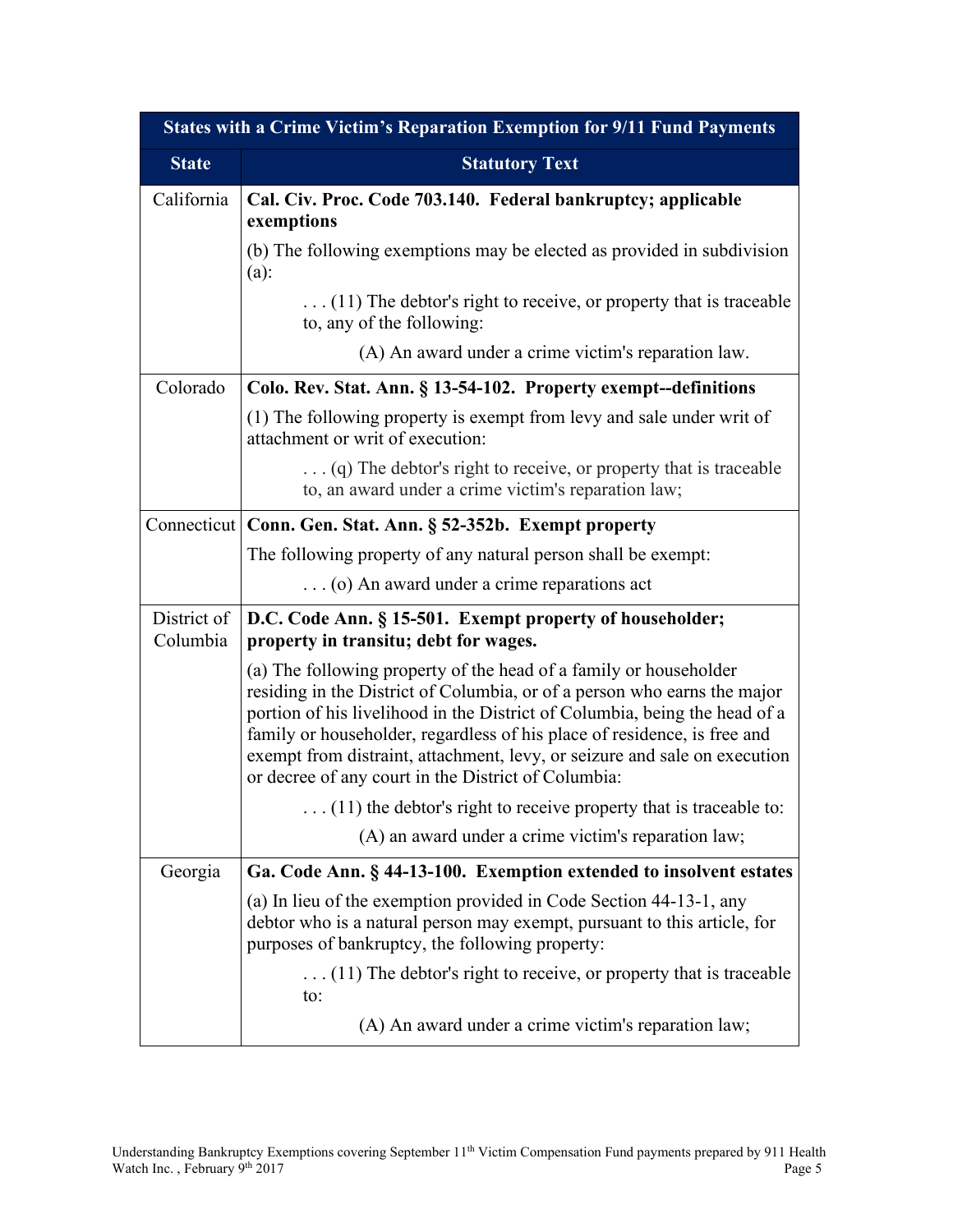| <b>States with a Crime Victim's Reparation Exemption for 9/11 Fund Payments</b> |                                                                                                                                                                                                                                                                   |  |
|---------------------------------------------------------------------------------|-------------------------------------------------------------------------------------------------------------------------------------------------------------------------------------------------------------------------------------------------------------------|--|
| <b>State</b>                                                                    | <b>Statutory Text</b>                                                                                                                                                                                                                                             |  |
| Illinois                                                                        | 735 Ill. Comp. Stat. Ann. 5/12-1001. Personal property exempt                                                                                                                                                                                                     |  |
|                                                                                 | The following personal property, owned by the debtor, is exempt from<br>judgment, attachment, or distress for rent:                                                                                                                                               |  |
|                                                                                 | (h) the debtor's right to receive, or property that is traceable<br>to:                                                                                                                                                                                           |  |
|                                                                                 | (1) an award under a crime victim's reparation law;                                                                                                                                                                                                               |  |
| Kentucky                                                                        | Ky. Rev. Stat. Ann. § 427.150. Property totally or partially exempt                                                                                                                                                                                               |  |
|                                                                                 | $\ldots$ (2) An individual shall be entitled to exemption of the following<br>property:                                                                                                                                                                           |  |
|                                                                                 | (a) An award under a crime victim's reparation law;                                                                                                                                                                                                               |  |
| Maine                                                                           | Me. Rev. Stat. tit. 14, § 4422. Exempt property                                                                                                                                                                                                                   |  |
|                                                                                 | The following property is exempt from attachment and execution, except<br>to the extent that it has been fraudulently conveyed by the debtor.                                                                                                                     |  |
|                                                                                 | 14. Legal awards; life insurance benefits. The debtor's right<br>to receive or property that is traceable to the following:                                                                                                                                       |  |
|                                                                                 | A. An award under a crime victim's reparation law;                                                                                                                                                                                                                |  |
| New York                                                                        | N.Y. Debt. & Cred. Law § 282. Permissible exemptions in<br>bankruptcy                                                                                                                                                                                             |  |
|                                                                                 | Under section five hundred twenty-two of title eleven of the United<br>States Code, entitled "Bankruptcy", an individual debtor domiciled<br>in this state may exempt from the property of the estate, to the extent<br>permitted by subsection (b) thereof, only |  |
|                                                                                 | $\ldots$ (iii) the following property:                                                                                                                                                                                                                            |  |
|                                                                                 | 3. Bankruptcy exemption for right to receive certain<br>property. The debtor's right to receive, or property that is<br>traceable to: (i) an award under a crime victim's<br>reparation law;                                                                      |  |
| North<br>Dakota                                                                 | N.D. Cent. Code Ann. § 28-22-03.1. Additional exemptions for<br>residents                                                                                                                                                                                         |  |
|                                                                                 | In addition to the exemptions from all attachment or process, levy and<br>sale upon execution, and any other final process issued from any court,<br>otherwise provided by law, a resident of the state may select:                                               |  |
|                                                                                 | 9. The debtor's right to receive, or property that is traceable to:                                                                                                                                                                                               |  |
|                                                                                 | a. An award under a crime victim's reparation law.                                                                                                                                                                                                                |  |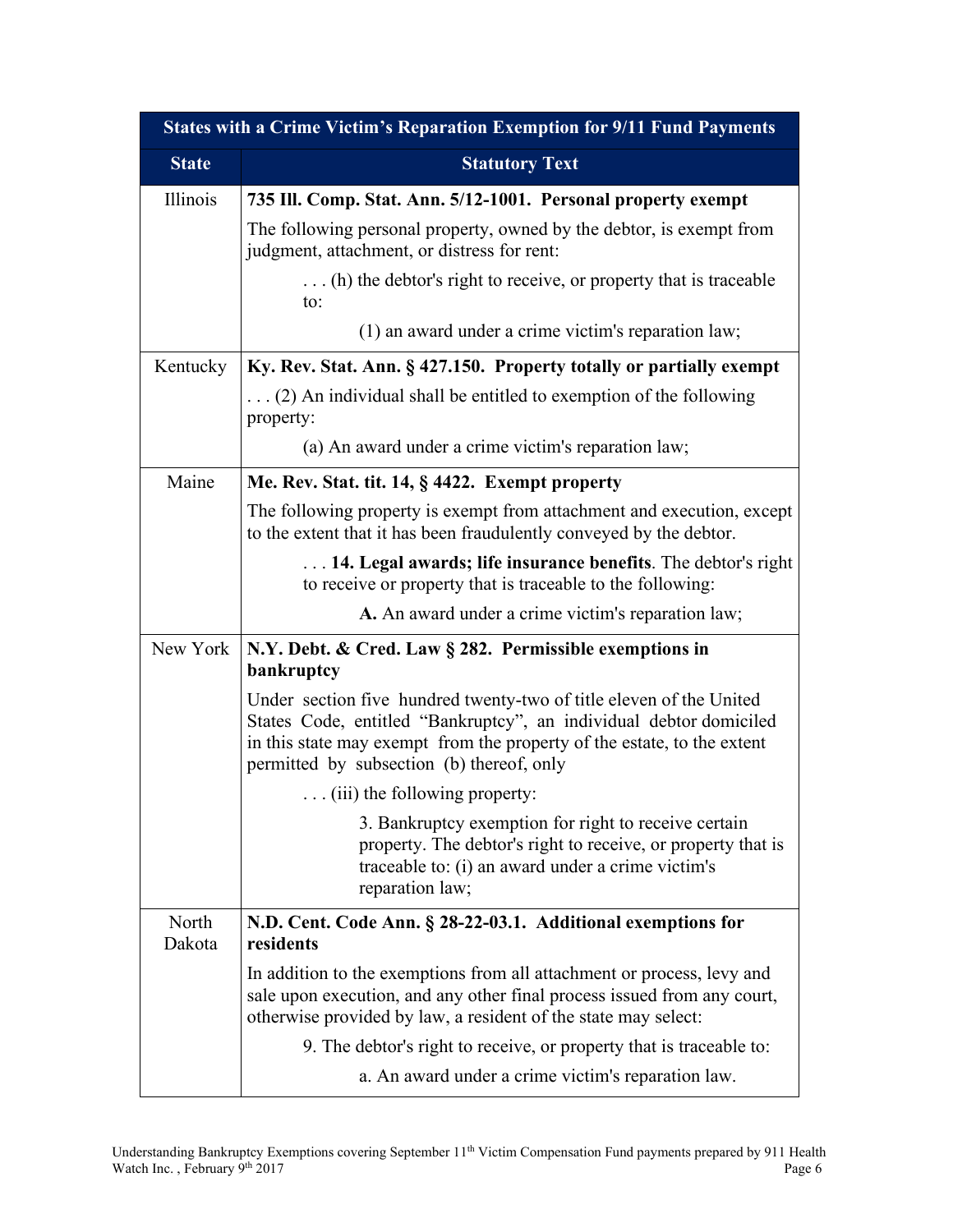|                   | <b>States with a Crime Victim's Reparation Exemption for 9/11 Fund Payments</b>                                                                                                                                                                                                                                                                                                             |
|-------------------|---------------------------------------------------------------------------------------------------------------------------------------------------------------------------------------------------------------------------------------------------------------------------------------------------------------------------------------------------------------------------------------------|
| <b>State</b>      | <b>Statutory Text</b>                                                                                                                                                                                                                                                                                                                                                                       |
| Oregon            | Or. Rev. Stat. Ann. § 18.345. Property against which writ may be<br>levied; selected exemptions                                                                                                                                                                                                                                                                                             |
|                   | (1) All property, including franchises, or rights or interest therein, of the<br>judgment debtor, shall be liable to an execution, except as provided in<br>this section and in other statutes granting exemptions from execution.<br>The following property, or rights or interest therein of the judgment<br>debtor, except as provided in ORS 18.305, shall be exempt from<br>execution: |
|                   | $\ldots$ (i) The debtor's right to receive, or property that is traceable<br>to, an award under any crime victim reparation law.                                                                                                                                                                                                                                                            |
| South<br>Carolina | S.C. Code Ann. § 15-41-30. Property exempt from attachment, levy,<br>and sale.                                                                                                                                                                                                                                                                                                              |
|                   | (A) The following real and personal property of a debtor domiciled in<br>this State is exempt from attachment, levy, and sale under any mesne or<br>final process issued by a court or bankruptcy proceeding:                                                                                                                                                                               |
|                   | (12) The debtor's right to receive or property that is traceable to:                                                                                                                                                                                                                                                                                                                        |
|                   | (a) an award under a crime victim's reparation law;                                                                                                                                                                                                                                                                                                                                         |
| Tennessee         | Tenn. Code Ann. § 26-2-111. Miscellaneous exemptions                                                                                                                                                                                                                                                                                                                                        |
|                   | In addition to the property exempt under $\S$ 26-2-103, the following shall<br>be exempt from execution, seizure or attachment in the hands or<br>possession of any person who is a bona fide citizen permanently residing<br>in Tennessee:                                                                                                                                                 |
|                   | $\ldots$ (2) The debtor's right not to exceed in the aggregate fifteen<br>thousand dollars $(\$15,000)$ to receive or property that is traceable<br>to:                                                                                                                                                                                                                                     |
|                   | (A) An award not to exceed five thousand dollars<br>(\$5,000) under a crime victim's reparation law;                                                                                                                                                                                                                                                                                        |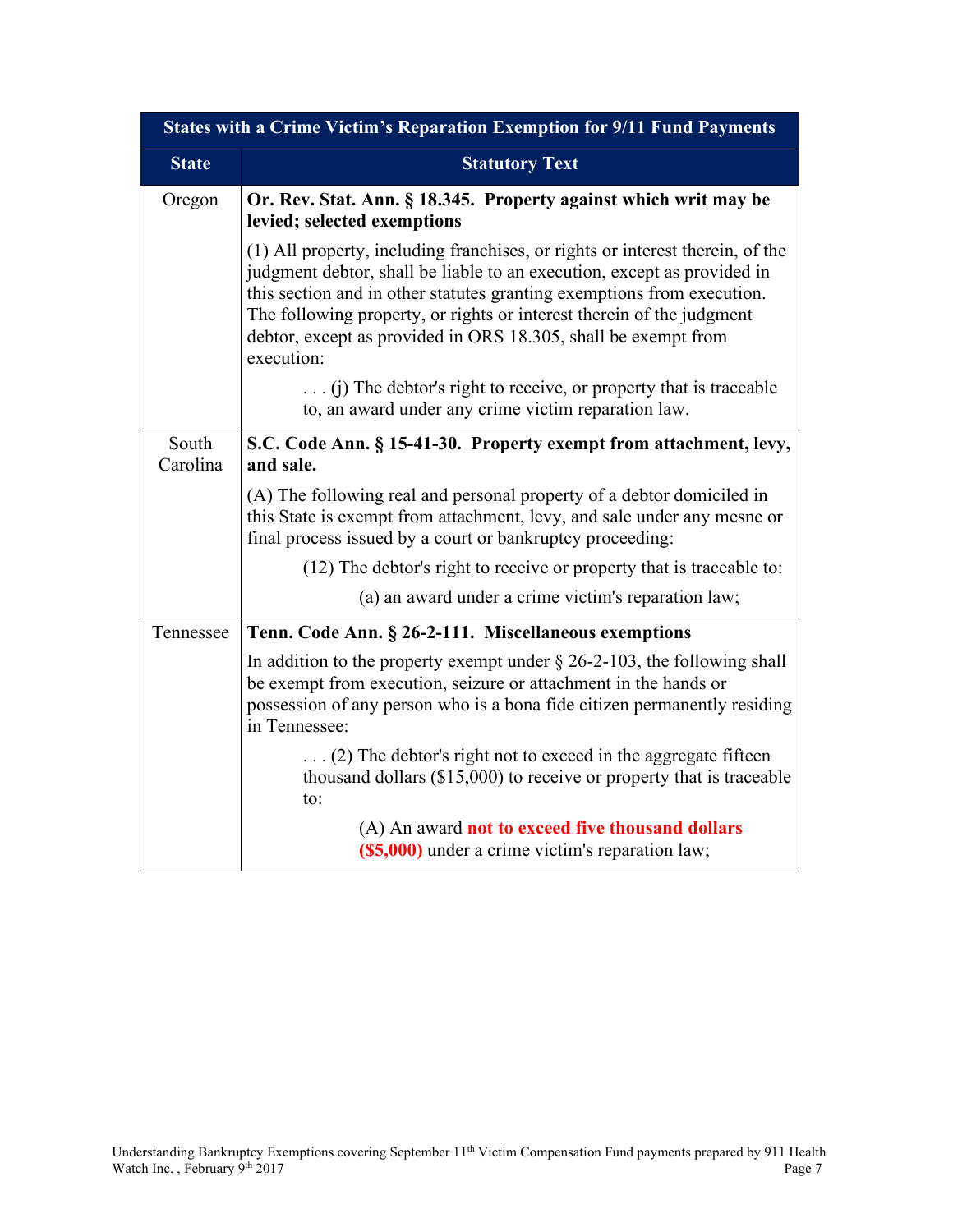|                  | <b>States with a Crime Victim's Reparation Exemption for 9/11 Fund Payments</b>                                                                                                                                                                                |
|------------------|----------------------------------------------------------------------------------------------------------------------------------------------------------------------------------------------------------------------------------------------------------------|
| <b>State</b>     | <b>Statutory Text</b>                                                                                                                                                                                                                                          |
| Vermont          | Vt. Stat. Ann. tit. 12, § 2740. Goods and chattels; exemptions from                                                                                                                                                                                            |
|                  | The goods or chattels of a debtor may be taken and sold on execution,<br>except the following articles, which shall be exempt from attachment<br>and execution, unless turned out to the officer to be taken on the<br>attachment or execution, by the debtor: |
|                  | $\dots$ (19) property traceable to or the debtor's right to receive, to<br>the extent reasonably necessary for the support of the debtor and<br>any dependents of the debtor:                                                                                  |
|                  | $\dots$ (E) compensation awarded under a crime victim's<br>reparation law;                                                                                                                                                                                     |
| West<br>Virginia | W. Va. Code Ann. § 38-10-4. Exemptions of property in bankruptcy<br>proceedings                                                                                                                                                                                |
|                  | Any person who files a petition under the federal bankruptcy law may<br>exempt from property of the estate in a bankruptcy proceeding the<br>following property:                                                                                               |
|                  | (k) The debtor's right to receive or property that is traceable to:                                                                                                                                                                                            |
|                  | (1) An award under a crime victim's reparation law;                                                                                                                                                                                                            |

#### **How to protect 9/11 Fund payments under state bodily injury exemptions**

In certain states that have opted out of the federal exemptions *and* do not have a crime victim's reparation exemption that would cover 9/11 Fund payments, a debtor may still exempt the 9/11 Fund payments as payments received as a result of bodily injury, though the bodily injury exemption is often capped. Payments received from the 9/11 Fund should be exempt under the bodily injury exemptions because, as discussed above, the 9/11 Fund was established to compensate individuals who were "physically injured or killed" as a result of the 9/11 attacks or subsequent debris removal.

The following table provides a list of states that have bodily injury exemptions, and includes the text of the relevant law. Again, many states cap the amount of the award that can be exempted, meaning that any amount received from the 9/11 Fund above a state's cap would not be exempt.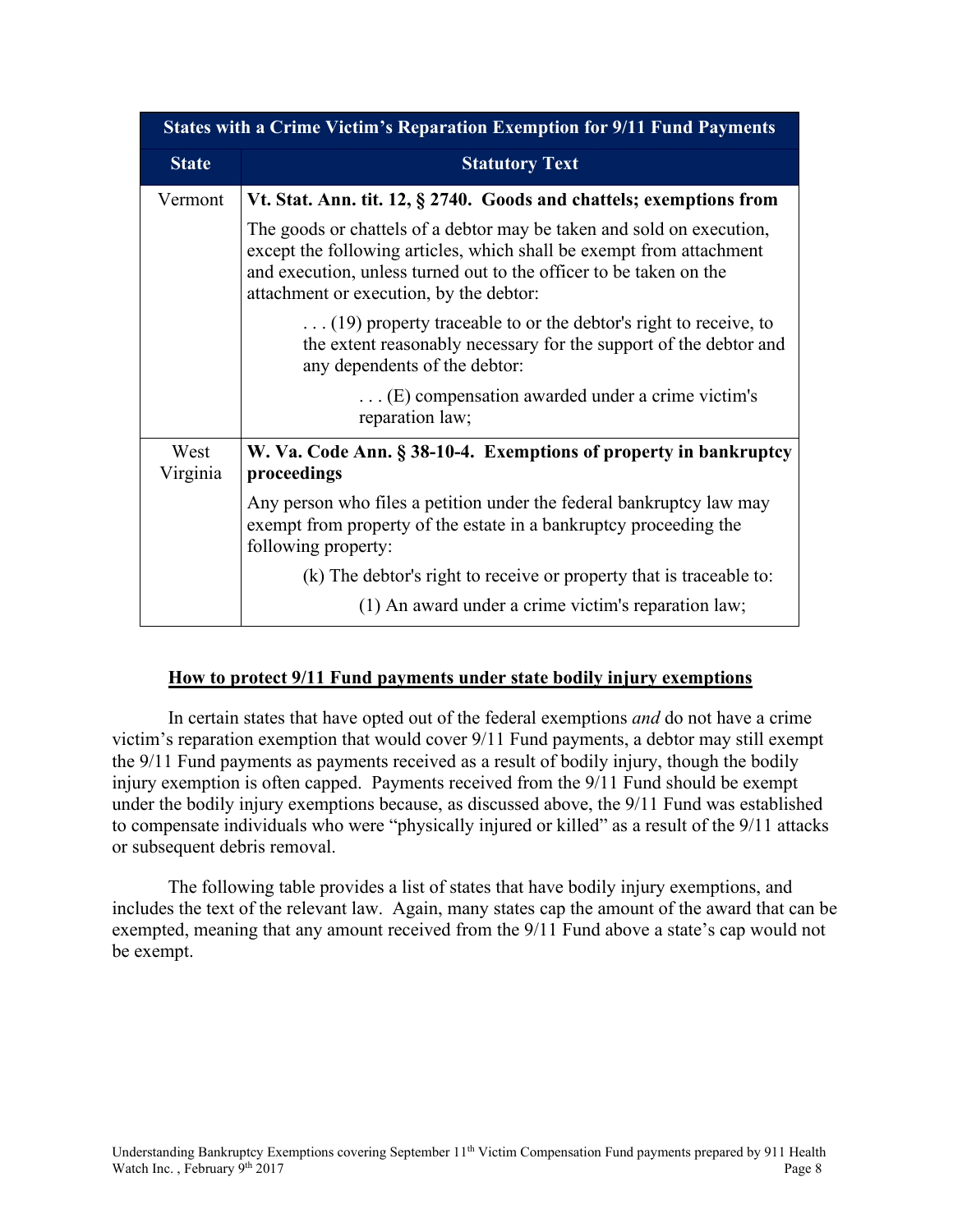| <b>States with no Crime Victim's Reparation Exemption, but with a Bodily Injury</b><br><b>Exemption</b> |                                                                                                                                                                                                                                                                                                                                                                                                                                                                                                                  |  |
|---------------------------------------------------------------------------------------------------------|------------------------------------------------------------------------------------------------------------------------------------------------------------------------------------------------------------------------------------------------------------------------------------------------------------------------------------------------------------------------------------------------------------------------------------------------------------------------------------------------------------------|--|
| <b>State</b>                                                                                            | <b>Statutory Text</b>                                                                                                                                                                                                                                                                                                                                                                                                                                                                                            |  |
| Idaho                                                                                                   | Idaho Code Ann. § 11-604. Property exempt to extent<br>reasonably necessary for support                                                                                                                                                                                                                                                                                                                                                                                                                          |  |
|                                                                                                         | (1) An individual is entitled to exemption of the following property<br>to the extent reasonably necessary for the support of him and his<br>dependents:                                                                                                                                                                                                                                                                                                                                                         |  |
|                                                                                                         | (c) proceeds of insurance, a judgment, or a settlement, or<br>other rights accruing as a result of bodily injury of the<br>individual or of the wrongful death or bodily injury of<br>another individual of whom the individual was or is a<br>dependent; and                                                                                                                                                                                                                                                    |  |
| Iowa                                                                                                    | Iowa Code Ann. § 627.6. General exemptions                                                                                                                                                                                                                                                                                                                                                                                                                                                                       |  |
|                                                                                                         | A debtor who is a resident of this state may hold exempt from<br>execution the following property:                                                                                                                                                                                                                                                                                                                                                                                                               |  |
|                                                                                                         | 16. The debtor's interest in payments reasonably necessary<br>for the support of the debtor or the debtor's dependents to or<br>for the benefit of the debtor or the debtor's dependents,<br>including structured settlements, resulting from personal<br>injury to the debtor or the debtor's dependents or the<br>wrongful death of a decedent upon which the debtor or the<br>debtor's dependents were dependent.                                                                                             |  |
| Louisiana                                                                                               | La. Rev. Stat. Ann. § 20:1. Declaration of homestead; exemption<br>from seizure and sale; debts excluded from exemption; waiver;<br>certain proceeds from property insurance exempted                                                                                                                                                                                                                                                                                                                            |  |
|                                                                                                         | (2) The homestead is exempt from seizure and sale under any writ,<br>mandate, or process whatsoever, except as provided by Subsections<br>C and D of this Section. This exemption extends to thirty-five<br>thousand dollars in value of the homestead, except in the case of<br>obligations arising directly as a result of a catastrophic or terminal<br>illness or injury, in which case the exemption shall apply to the full<br>value of the homestead based upon its value one year before such<br>seizure |  |
|                                                                                                         | (3) For the purposes of this Section, "catastrophic or terminal illness<br>or injury" shall mean an illness or injury which creates uninsured<br>obligations to health care providers of more than ten thousand<br>dollars and which are greater than fifty percent of the annual<br>adjusted gross income of the debtor, as established by an average of<br>federal income tax returns for the three preceding years.                                                                                           |  |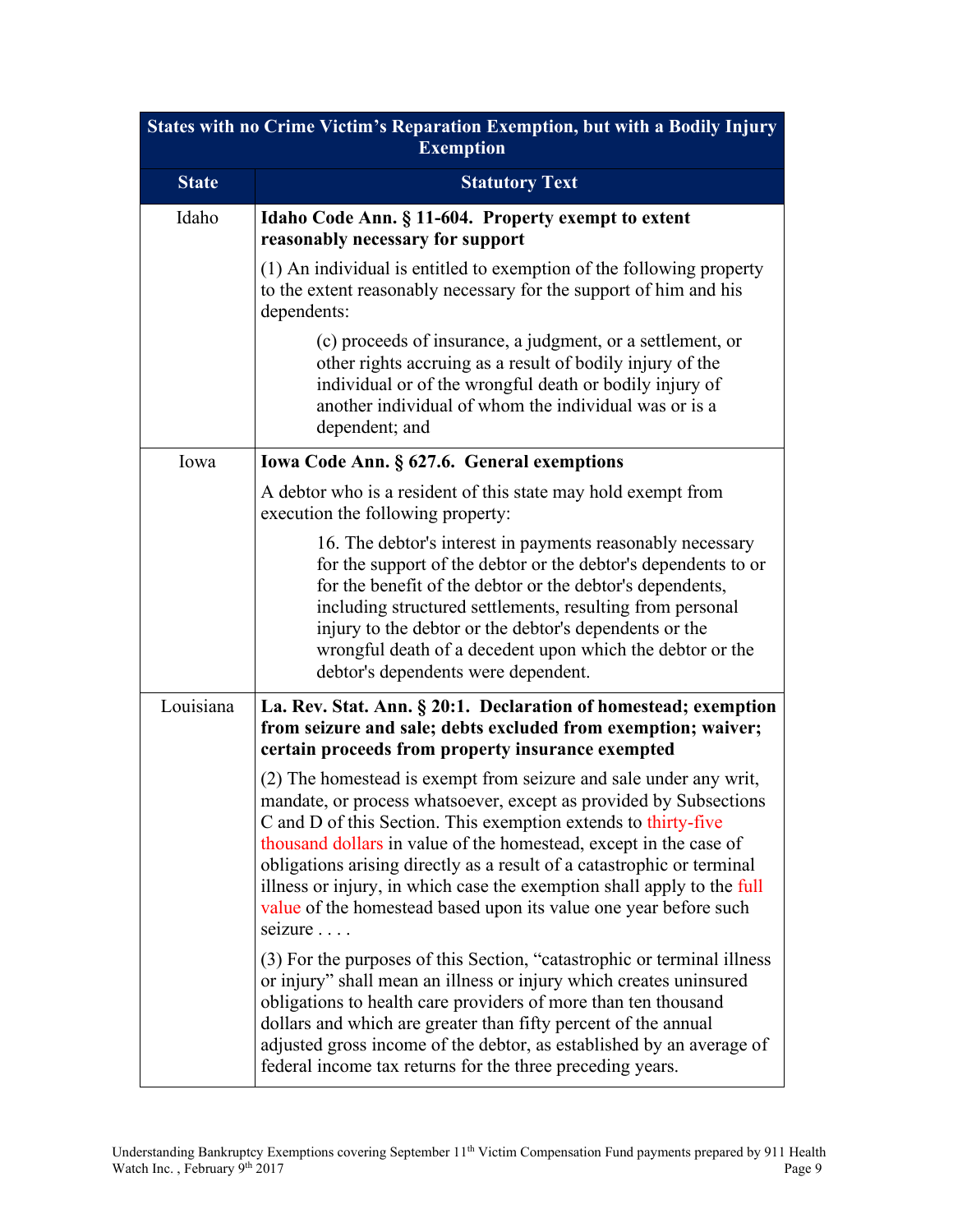| States with no Crime Victim's Reparation Exemption, but with a Bodily Injury<br><b>Exemption</b> |                                                                                                                                                                                                                                                                                                                                                                                                                                                                                                                                                                        |  |
|--------------------------------------------------------------------------------------------------|------------------------------------------------------------------------------------------------------------------------------------------------------------------------------------------------------------------------------------------------------------------------------------------------------------------------------------------------------------------------------------------------------------------------------------------------------------------------------------------------------------------------------------------------------------------------|--|
| <b>State</b>                                                                                     | <b>Statutory Text</b>                                                                                                                                                                                                                                                                                                                                                                                                                                                                                                                                                  |  |
| Maryland                                                                                         | Md. Code Ann., Cts. And Jud. Proc. § 11-504. Items excluded<br>from execution of judgment                                                                                                                                                                                                                                                                                                                                                                                                                                                                              |  |
|                                                                                                  | (b) The following items are exempt from execution on a<br>judgment:                                                                                                                                                                                                                                                                                                                                                                                                                                                                                                    |  |
|                                                                                                  | $\ldots$ (2) Except as provided in subsection (i) of this<br>section, money payable in the event of sickness,<br>accident, injury, or death of any person, including<br>compensation for loss of future earnings. This<br>exemption includes but is not limited to money<br>payable on account of judgments, arbitrations,<br>compromises, insurance, benefits, compensation, and<br>relief. Disability income benefits are not exempt if the<br>judgment is for necessities contracted for after the<br>disability is incurred.                                       |  |
|                                                                                                  | This Maryland personal injury exemption does not cover lost wages<br>or money received on account of dischargeable prepetition medical<br>costs. See In re Hurst, 239 B.R. 89, 92 (Bankr. D. Md. 1999) (lost<br>wages may not be exempted in a bankruptcy case under Maryland's<br>personal injury claim exemption); In re Short, 2010 WL 4736209, at<br>*1 (Bankr. D. Md. Nov. 16, 2010), as amended (Nov. 29, 2010)<br>(denying a debtor an exemption for his personal injury claim to the<br>extent that the proceeds related to prepetition unpaid medical bills). |  |
| Minnesota                                                                                        | Minn. Stat. Ann. § 550.37. Property exempt                                                                                                                                                                                                                                                                                                                                                                                                                                                                                                                             |  |
|                                                                                                  | <b>Subdivision 1. Exemption.</b> The property mentioned in this section<br>is not liable to attachment, garnishment, or sale on any final process,<br>issued from any court.                                                                                                                                                                                                                                                                                                                                                                                           |  |
|                                                                                                  | <b>Subd. 22. Rights of action.</b> Rights of action for injuries to<br>the person of the debtor or of a relative whether or not<br>resulting in death.                                                                                                                                                                                                                                                                                                                                                                                                                 |  |
|                                                                                                  | The court in <i>In re Carlson</i> , 40 B.R. 746 (Bankr. D. Minn. 1984) has<br>interpreted this Minnesota personal injury exemption very broadly,<br>ruling that it encompasses claims for permanent disability, pain and<br>suffering, past or future medical expenses, loss of past or future<br>income, or other economic loss.                                                                                                                                                                                                                                      |  |
|                                                                                                  | Please note an entire 9/11 award could be exempt under the federal<br>exemptions or this state bodily injury exemption should a debtor<br>wish to use state exemptions.                                                                                                                                                                                                                                                                                                                                                                                                |  |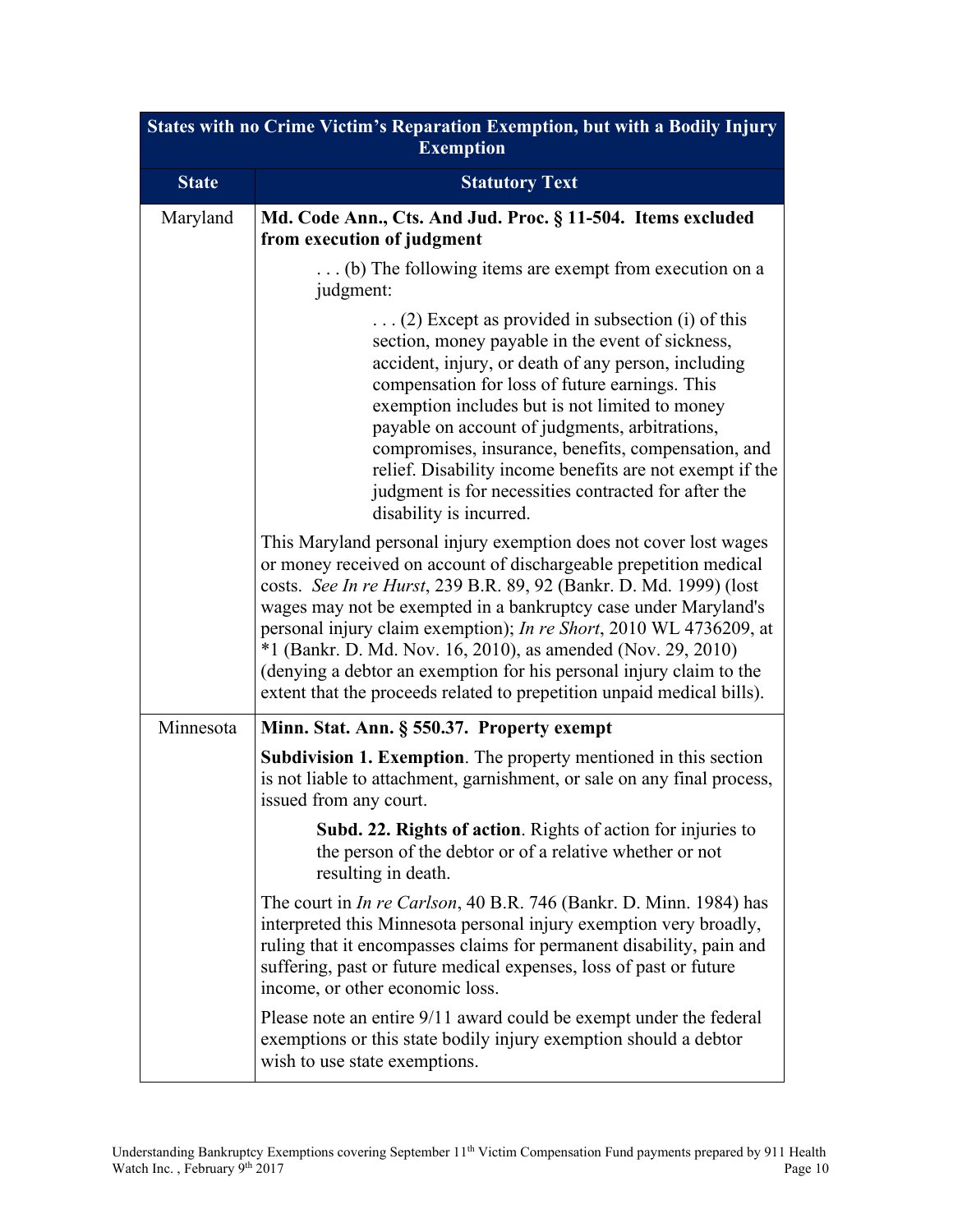| States with no Crime Victim's Reparation Exemption, but with a Bodily Injury<br><b>Exemption</b> |                                                                                                                                                                                                                                                                                                                                                                                                                                                                                                                                                                                                                                             |  |
|--------------------------------------------------------------------------------------------------|---------------------------------------------------------------------------------------------------------------------------------------------------------------------------------------------------------------------------------------------------------------------------------------------------------------------------------------------------------------------------------------------------------------------------------------------------------------------------------------------------------------------------------------------------------------------------------------------------------------------------------------------|--|
| <b>State</b>                                                                                     | <b>Statutory Text</b>                                                                                                                                                                                                                                                                                                                                                                                                                                                                                                                                                                                                                       |  |
| Mississippi                                                                                      | Miss. Code Ann. § 85-3-17. Personal injury judgments                                                                                                                                                                                                                                                                                                                                                                                                                                                                                                                                                                                        |  |
|                                                                                                  | The proceeds of any judgment not exceeding $$10,000$ recovered by<br>any person on account of personal injuries sustained, shall inure to<br>the party or parties in whose favor such judgment may be rendered,<br>free from all liabilities for the debts of the person injured.                                                                                                                                                                                                                                                                                                                                                           |  |
| Montana                                                                                          | Mont. Code Ann. § 25-13-608. Property exempt without<br>limitation-exceptions                                                                                                                                                                                                                                                                                                                                                                                                                                                                                                                                                               |  |
|                                                                                                  | (1) A judgment debtor is entitled to exemption from execution of the<br>following:                                                                                                                                                                                                                                                                                                                                                                                                                                                                                                                                                          |  |
|                                                                                                  | (f) benefits paid or payable for medical, surgical, or<br>hospital care to the extent they are used or will be used to pay<br>for the care;                                                                                                                                                                                                                                                                                                                                                                                                                                                                                                 |  |
| Nebraska                                                                                         | Neb. Rev. Stat. § 25-1563.02. Lump-sum settlement; structured<br>settlement; exempt from certain process; when                                                                                                                                                                                                                                                                                                                                                                                                                                                                                                                              |  |
|                                                                                                  | $(1)$ Except as provided in subsection $(2)$ of this section, all proceeds<br>and benefits, including interest earned thereon, which are paid either<br>in a lump sum or are accruing under any structured settlement<br>providing periodic payments, which lump-sum settlement or periodic<br>payments are made as compensation for personal injuries or death,<br>shall be exempt from attachment, garnishment, or other legal or<br>equitable process and from all claims of creditors of the beneficiary<br>or the beneficiary's surviving dependents unless a written assignment<br>to the contrary has been obtained by the claimant. |  |
|                                                                                                  | (2) All proceeds and benefits, including interest earned thereon,<br>which are paid for personal injuries may be garnished by a county<br>attorney or authorized attorney pursuant to section 43-512.03 or<br>garnished for child support as defined in section 43-1705 by an<br>obligee as defined in section 43-1713.                                                                                                                                                                                                                                                                                                                     |  |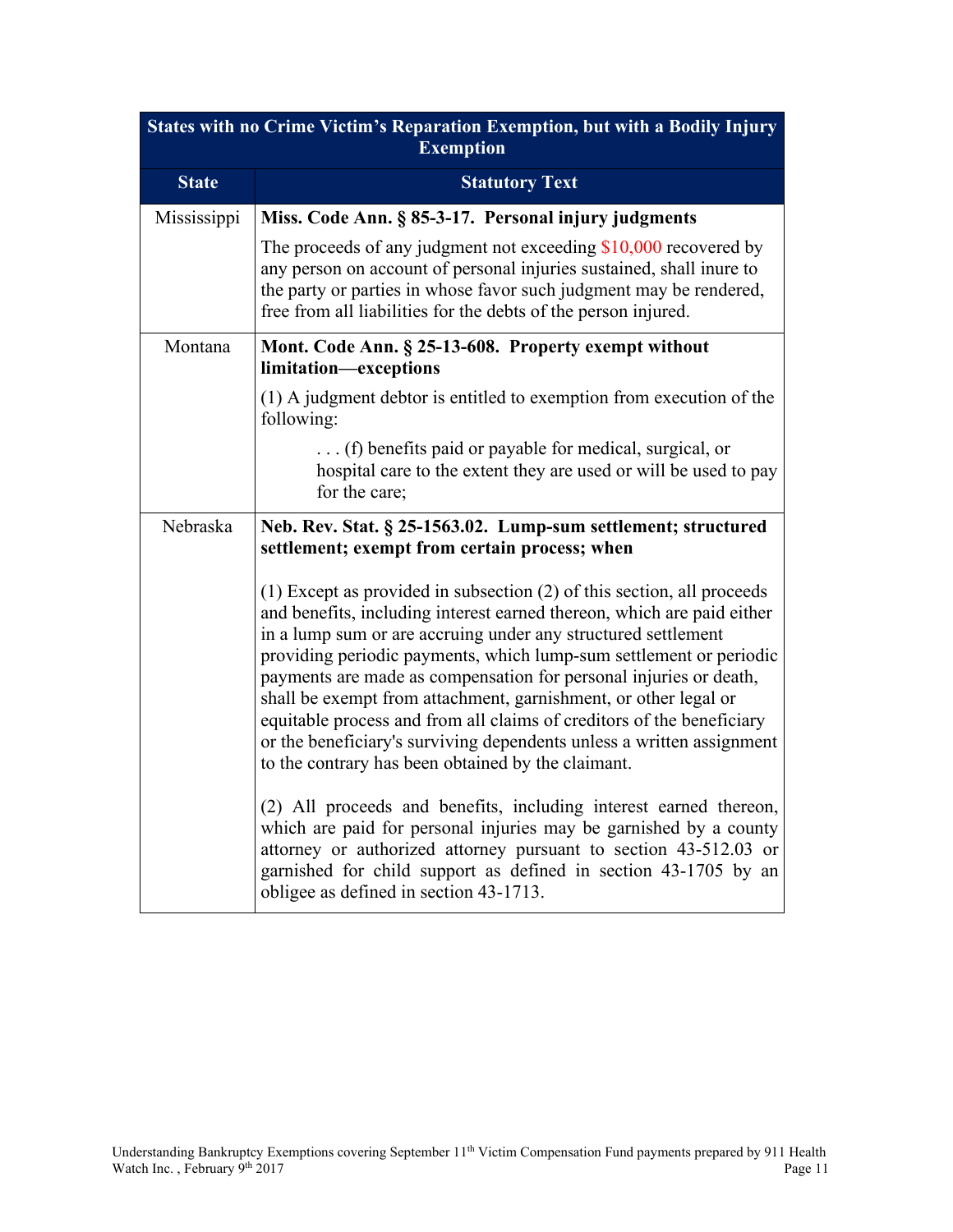|                   | States with no Crime Victim's Reparation Exemption, but with a Bodily Injury<br><b>Exemption</b>                                                                                                                                                                                                                                                                                                                           |
|-------------------|----------------------------------------------------------------------------------------------------------------------------------------------------------------------------------------------------------------------------------------------------------------------------------------------------------------------------------------------------------------------------------------------------------------------------|
| <b>State</b>      | <b>Statutory Text</b>                                                                                                                                                                                                                                                                                                                                                                                                      |
| Nevada            | Nev. Rev. Stat. Ann. § 21.090. Property exempt from execution                                                                                                                                                                                                                                                                                                                                                              |
|                   | 1. The following property is exempt from execution, except as<br>otherwise specifically provided in this section or required by federal<br>law:                                                                                                                                                                                                                                                                            |
|                   | (u) Payments, in an amount not to exceed $$16,150$ ,<br>received as compensation for personal injury, not including<br>compensation for pain and suffering or actual pecuniary loss,<br>by the judgment debtor or by a person upon whom the<br>judgment debtor is dependent at the time the payment is<br>received.                                                                                                        |
| North<br>Carolina | N.C. Gen. Stat. Ann. § 1C-1601. What property exempt; waiver;<br>exceptions                                                                                                                                                                                                                                                                                                                                                |
|                   | (a) Exempt property. -- Each individual, resident of this State, who is<br>a debtor is entitled to retain free of the enforcement of the claims of<br>creditors:                                                                                                                                                                                                                                                           |
|                   | $\ldots$ (8) Compensation for personal injury, including<br>compensation from private disability policies or annuities, or<br>compensation for the death of a person upon whom the<br>debtor was dependent for support, but such compensation is<br>not exempt from claims for funeral, legal, medical, dental,<br>hospital, and health care charges related to the accident or<br>injury giving rise to the compensation. |
|                   | This North Carolina personal injury exemption covers lost wages.<br>See In re Thompson, 313 B.R. 683 (Bankr. M.D. N.C. 2004) (debtor<br>may exempt that portion of her personal injury recovery attributable<br>to lost wages).                                                                                                                                                                                            |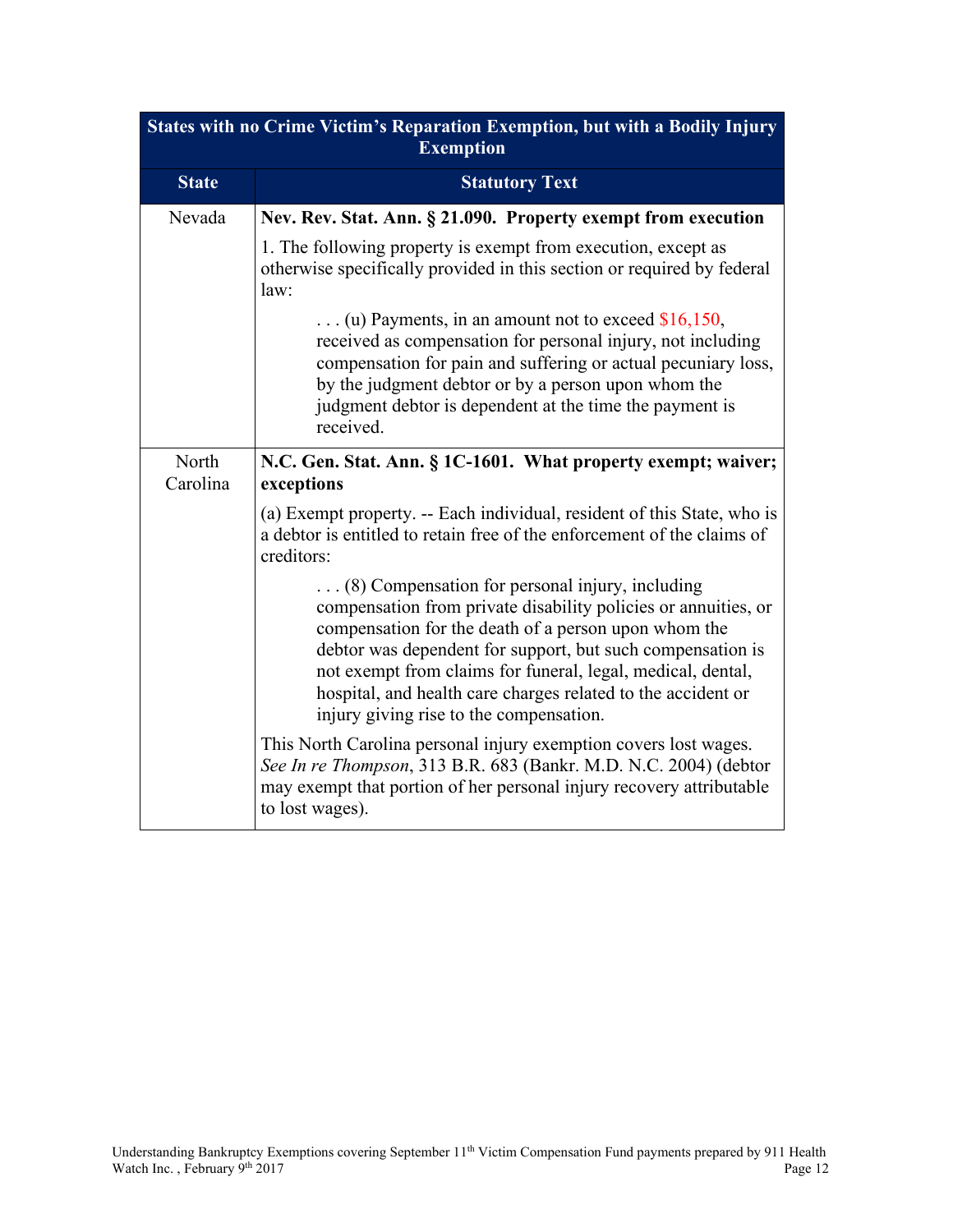| States with no Crime Victim's Reparation Exemption, but with a Bodily Injury<br><b>Exemption</b> |                                                                                                                                                                                                                                                                                                                                                                                                                                                                                                                                                                                         |  |  |
|--------------------------------------------------------------------------------------------------|-----------------------------------------------------------------------------------------------------------------------------------------------------------------------------------------------------------------------------------------------------------------------------------------------------------------------------------------------------------------------------------------------------------------------------------------------------------------------------------------------------------------------------------------------------------------------------------------|--|--|
| <b>State</b>                                                                                     | <b>Statutory Text</b>                                                                                                                                                                                                                                                                                                                                                                                                                                                                                                                                                                   |  |  |
| North Dakota                                                                                     | N.D. Cent. Code Ann. § 28-22-03.1. Additional exemptions for<br>residents                                                                                                                                                                                                                                                                                                                                                                                                                                                                                                               |  |  |
|                                                                                                  | In addition to the exemptions from all attachment or process, levy<br>and sale upon execution, and any other final process issued from any<br>court, otherwise provided by law, a resident of the state may select:                                                                                                                                                                                                                                                                                                                                                                     |  |  |
|                                                                                                  | 9. The debtor's right to receive, or property that is traceable<br>to:                                                                                                                                                                                                                                                                                                                                                                                                                                                                                                                  |  |  |
|                                                                                                  | d. A payment, not to exceed eighteen thousand four<br>hundred fifty dollars, on account of personal bodily<br>injury, not including pain and suffering or<br>compensation for actual pecuniary loss, of the debtor<br>or an individual of whom the debtor is a dependent.                                                                                                                                                                                                                                                                                                               |  |  |
|                                                                                                  | Please note it would be more beneficial for a debtor to use the North<br>Dakota state crime victim's reparation statute to exempt the entire<br>9/11 award, rather than up to the cap listed in the bodily injury<br>exemption.                                                                                                                                                                                                                                                                                                                                                         |  |  |
| Ohio                                                                                             | Ohio Rev. Code § 2329.66. Property that person domiciled in<br>this state may hold exempt                                                                                                                                                                                                                                                                                                                                                                                                                                                                                               |  |  |
|                                                                                                  | (A) Every person who is domiciled in this state may hold property<br>exempt from execution, garnishment, attachment, or sale to satisfy a<br>judgment or order, as follows:                                                                                                                                                                                                                                                                                                                                                                                                             |  |  |
|                                                                                                  | (12) The person's right to receive, or moneys received during<br>the preceding twelve calendar months from, any of the<br>following:                                                                                                                                                                                                                                                                                                                                                                                                                                                    |  |  |
|                                                                                                  | $\ldots$ (c) Except in cases in which the person who<br>receives the payment is an inmate, as defined in<br>section 2969.21 of the Revised Code, and in which<br>the payment resulted from a civil action or appeal<br>against a government entity or employee, as defined<br>in section 2969.21 of the Revised Code, a payment,<br>not to exceed twenty thousand two hundred dollars,<br>on account of personal bodily injury, not including<br>pain and suffering or compensation for actual<br>pecuniary loss, of the person or an individual for<br>whom the person is a dependent; |  |  |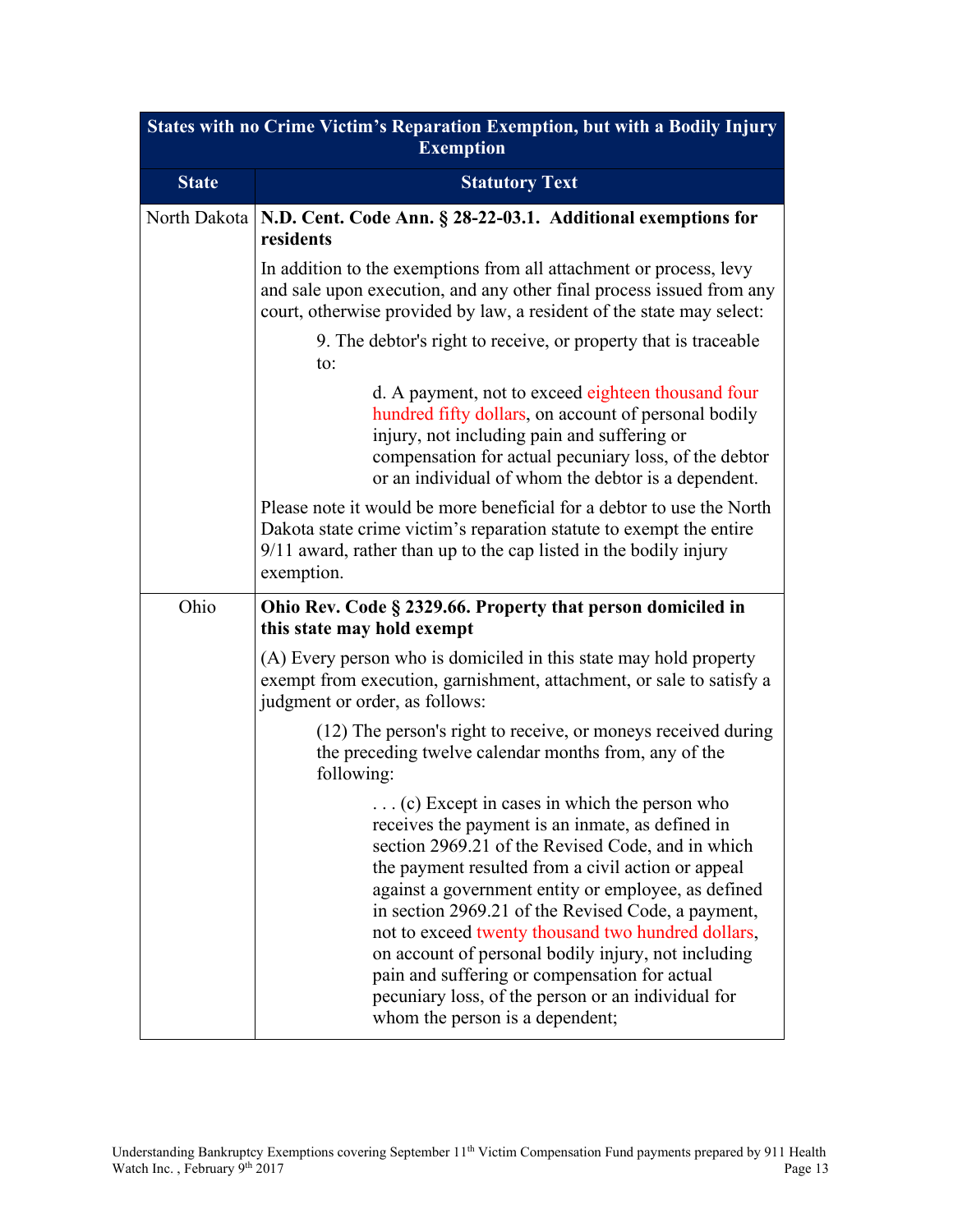| States with no Crime Victim's Reparation Exemption, but with a Bodily Injury<br><b>Exemption</b> |                                                                                                                                                                                                                                                                                                                                                                                                                                                                                  |  |
|--------------------------------------------------------------------------------------------------|----------------------------------------------------------------------------------------------------------------------------------------------------------------------------------------------------------------------------------------------------------------------------------------------------------------------------------------------------------------------------------------------------------------------------------------------------------------------------------|--|
| <b>State</b>                                                                                     | <b>Statutory Text</b>                                                                                                                                                                                                                                                                                                                                                                                                                                                            |  |
| Oklahoma                                                                                         | Okla. Stat. Ann. tit. 31, § 1. Property exempt from attachment,<br>execution or other forced sale--Bankruptcy proceedings                                                                                                                                                                                                                                                                                                                                                        |  |
|                                                                                                  | A. Except as otherwise provided in this title and<br>notwithstanding subsection B of this section, the following<br>property shall be reserved to every person residing in the<br>state, exempt from attachment or execution and every other<br>species of forced sale for the payment of debts, except as<br>herein provided:                                                                                                                                                   |  |
|                                                                                                  | 21. Such person's interest in a claim for personal<br>bodily injury, death or workers' compensation claim,<br>for a net amount not in excess of Fifty Thousand<br>Dollars (\$50,000.00), but not including any claim for<br>exemplary or punitive damages;                                                                                                                                                                                                                       |  |
| Utah                                                                                             | Utah Code Ann. § 78B-5-505. Property exempt from execution                                                                                                                                                                                                                                                                                                                                                                                                                       |  |
|                                                                                                  | $(1)(a)$ An individual is entitled to exemption of the following<br>property:                                                                                                                                                                                                                                                                                                                                                                                                    |  |
|                                                                                                  | $\dots$ (x) proceeds of insurance, a judgment, or a settlement, or<br>other rights accruing as a result of bodily injury of the<br>individual or of the wrongful death or bodily injury of<br>another individual of whom the individual was or is a<br>dependent to the extent that those proceeds are<br>compensatory;                                                                                                                                                          |  |
| Virginia                                                                                         | Va. Code Ann. § 34-28.1. Personal injury and wrongful death<br>actions exempt; exceptions                                                                                                                                                                                                                                                                                                                                                                                        |  |
|                                                                                                  | Except for liens created under Article 7.1 ( $\S$ 8.01-66.2 et seq.) of<br>Title 8.01, Article 5 (§ 54.1-3932 et seq.) of Title 54.1, and Chapter<br>19 (§ 63.2-1900 et seq.) of Title 63.2, all causes of action for<br>personal injury or wrongful death and the proceeds derived from<br>court award or settlement shall be exempt from creditor process<br>against the injured person or statutory beneficiary as defined in<br>Article 5 (§ 8.01-50 et seq.) of Title 8.01. |  |

# **How to Protect 9/11 Fund Payments Under Disability Payment Exemptions**

One potential path for residents of a couple of states that do not have a solution under the above-mentioned exemptions would be to argue the payments fall into an existing exemption for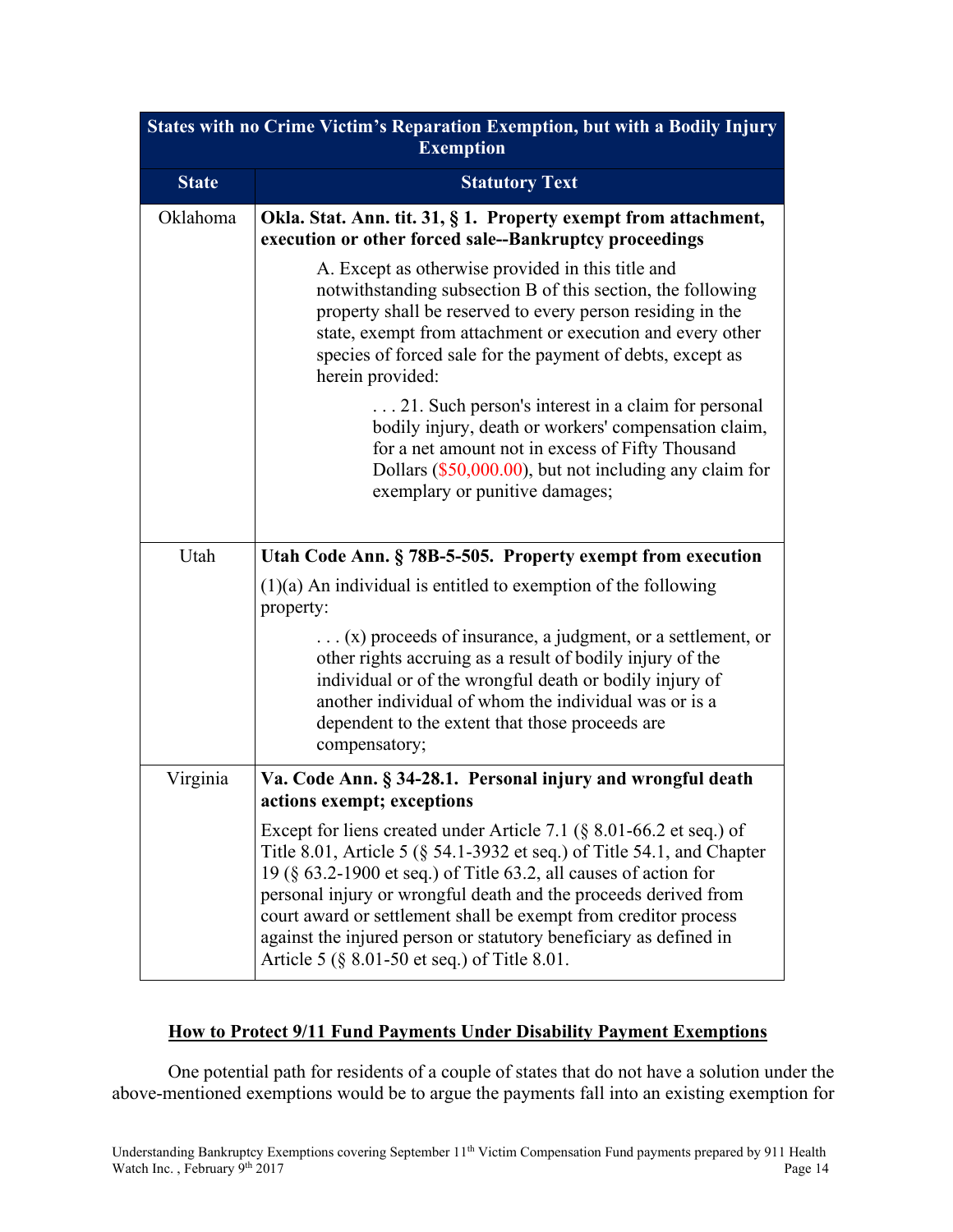payments made for illness or disability. Two of these states, Florida and Kansas, permit a debtor to use the federal exemptions listed in subsection 522(d)(10). This subsection exempts the debtor's right to receive "(C) a disability, illness, or unemployment benefit," which could arguably include the 9/11 Fund payments, although no court has ruled on it.

| <b>States with Exemptions for Disability or Illness Payments</b> |                                                                                                                                                                                                                                                                                                                                                                                                                                                                                                                                                    |  |
|------------------------------------------------------------------|----------------------------------------------------------------------------------------------------------------------------------------------------------------------------------------------------------------------------------------------------------------------------------------------------------------------------------------------------------------------------------------------------------------------------------------------------------------------------------------------------------------------------------------------------|--|
| <b>State</b>                                                     | <b>Statutory Text</b>                                                                                                                                                                                                                                                                                                                                                                                                                                                                                                                              |  |
| Florida                                                          | West's F.S.A. § 222.201. Availability of federal bankruptcy exemptions.<br>Notwithstanding s. 222.20, an individual debtor under the federal<br>(1)<br>Bankruptcy Reform Act of 1978 may exempt, in addition to any other<br>exemptions allowed under state law, any property listed in subsection $(d)(10)$<br>of s. 522 of that act.                                                                                                                                                                                                             |  |
| <b>Kansas</b>                                                    | K.S.A. 60-2312. No right to elect exemptions under federal law,<br>exception.<br>(b) An individual debtor under the federal bankruptcy reform act of 1978<br>may exempt, in addition to any other exemptions allowed under state law,<br>any property listed in subsection $(d)(10)$ of section 522 of such federal act.<br>The provisions of this subsection shall apply to any bankruptcy action which:<br>(1) Is filed on or after July 1, 1986; or $(2)$ was filed on or after April 26,<br>1980, and is pending or on appeal on July 1, 1986. |  |

#### **States Without Bankruptcy Protection for 9/11 Fund Payments**

Unfortunately, not all states provide a clear avenue through which recipients of 9/11 Fund payments may exempt their awards. The following table provides a list of states in which the federal exemptions are not available, where there is no state crime victim's exemption, no bodily injury exemption available and no exemptions that cover disability benefit payments.

| <b>States Without Exemptions for 9/11 Fund</b><br><b>Payments</b> |              |  |  |
|-------------------------------------------------------------------|--------------|--|--|
| Alahama                                                           | Arizona      |  |  |
| Delaware                                                          | Indiana      |  |  |
| Missouri <sup>3</sup>                                             | South Dakota |  |  |

<span id="page-14-0"></span><sup>3</sup> Missouri does have a disability payment exemption, but there is unhelpful case law limiting the exemption to the debtor's "right to receive" benefits that would bar a debtor from exempting payments already received.